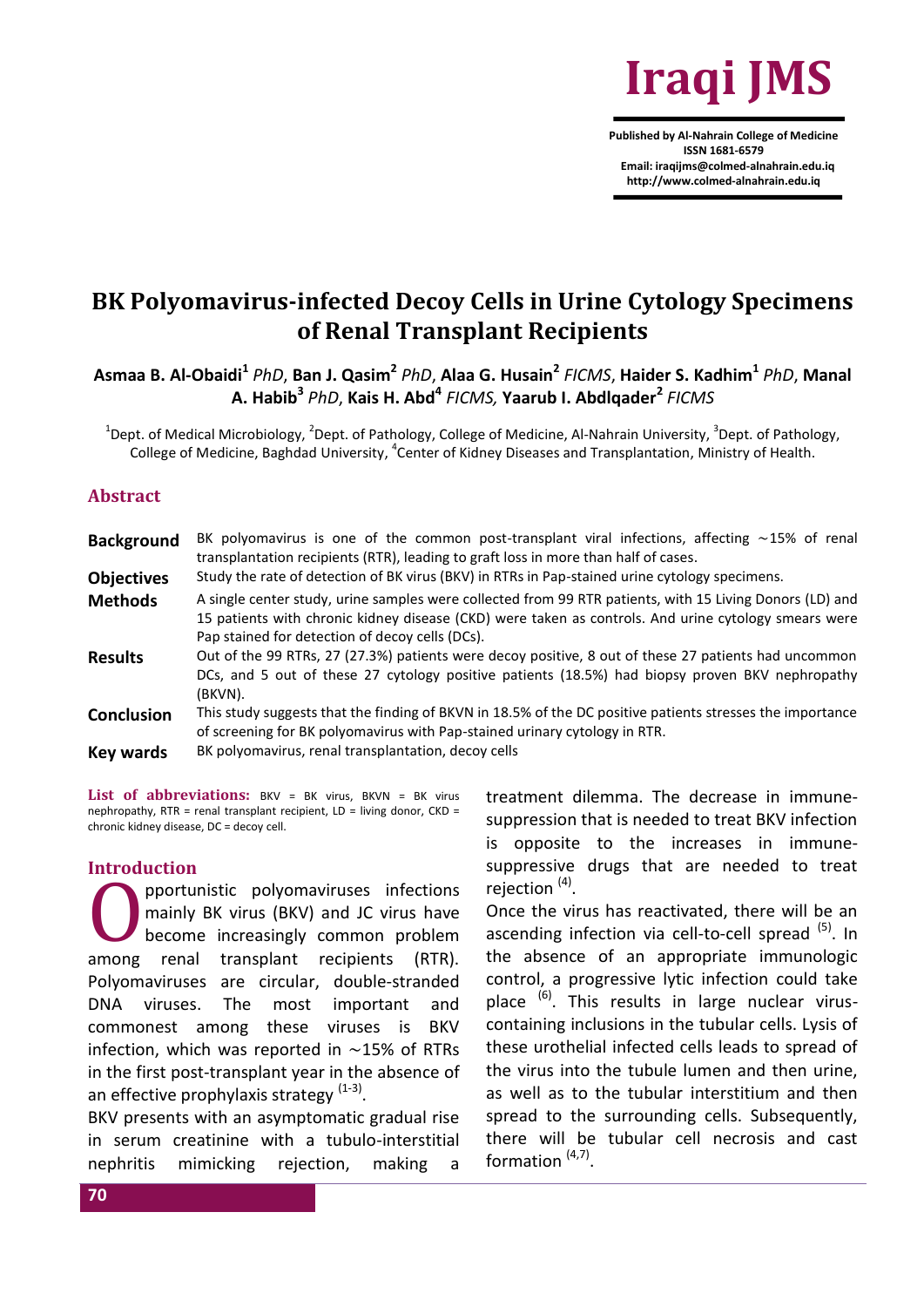Urine cytology screening for viral inclusionbearing, so called decoy cells (DCs) allows for the early identification of BKV infection, and it has a relatively high sensitivity and a negative predictive value above 95%, besides being a cost-effective non-invasive assay <sup>(8-10)</sup>. Detection of DCs in the urine is one of the earliest assays, in this assay urine is Papanicolaou-stained and examined under light microscope to look for virus infected cells "decoy cells", which are epithelial cells with enlarged nuclei, and large basophilic ground-glass intranuclear viral inclusions (8-12) .

Thus, the objective of the present study was to evaluate the prevalence of BKV infection in RTRs based on the detection of urinary DCs in Papstained urine cytology specimens.

# **Methods**

A total of 99 RTR patients who attended the (Center of Kidney Diseases and Transplantation) in the Medical City of Baghdad, were enrolled in the study. A consent letter was signed by each patient, and the study was approved by the Ethical Committee of Al-Nahrain University.

Urine samples were collected from the patients, 33 of them had normal renal function, and the remaining 66 had impaired renal function. Two control groups were included in the study, 15 living donors (LD), and 15 non-transplanted patients with chronic kidney disease (CKD). Living Donors (who are apparently healthy individuals, not diabetic, not hypertensive, not receiving any medications, and their serum creatinine and creatinine clearance tests are normal).

Urine (10-ml aliquots) was centrifuged in Falcon tubes at 1500 rpm for 5 min for DCs screening. The supernatant was discarded and the sediment was re-suspended in the remaining urine. For each patient; two slides were prepared; one was immediately stained with the Papanicolaou method and examined under light microscope at 40 and 100X; the other was stored unstained at -20 $\,^{\circ}$ C for confirmation of diagnosis if required (slides preparation and staining were conducted in the Teaching Laboratories in the Medical City of Baghdad).

### **Identification and Quantification of Decoy Cells**

Activation and replication of polyomaviruses was detected by identification of DCs, which are viral inclusion-bearing epithelial cells characterized by a ground-glass appearance with an enlarged nucleus, occupied by a basophilic inclusion surrounded by chromatin  $(10,11)$ . Some of the DCs appear resembling the tail of a comet  $(13)$ . For DCs quantification; a cut-off level of  $\geq 10$  DCs / (removed) slide, is defined as decoy positive  $(14)$ . In addition to the quantification of common ground-glass DCs, the uncommon (clumped) variants were also looked for; as their presence reflects the pathological stages of BKVN, if the uncommon (clumped) variants are more than 25% of the total decoy cell count; then BKVN can be predicted with more than 75% probability <sup>(15)</sup>.

### **Statistical analysis**

Statistical analysis was performed with the software SPSS version 21.0, and Microsoft Excel 2013. Categorical data formulated as count and percentage. Fisher exact test was used to describe the association of these data. Numerical data were described as mean, standard deviation of mean. ANOVA was used for comparison among more than two groups. *P* ≤ 0.05 was considered statistically significant.

### **Results**

This prospective study involved 99 RTR, 33 of them had normal renal function, and the remaining 66 had impaired renal function, 78/99 (78.79%) were males. Their mean age was 37±13years ranging between 18 and 67 years.

The mean serum creatinine value in the RTRs was 2.33±1.7 mg/dl, and their mean posttransplantation period was 17.5±9.7 months ranging from 2-30 months

Among these 99 RTRs, 19.2% had renal allograft rejection (biopsy-proven), five of them (5.1%) were receiving antithymocyte globulin (ATG) as anti-rejection therapy.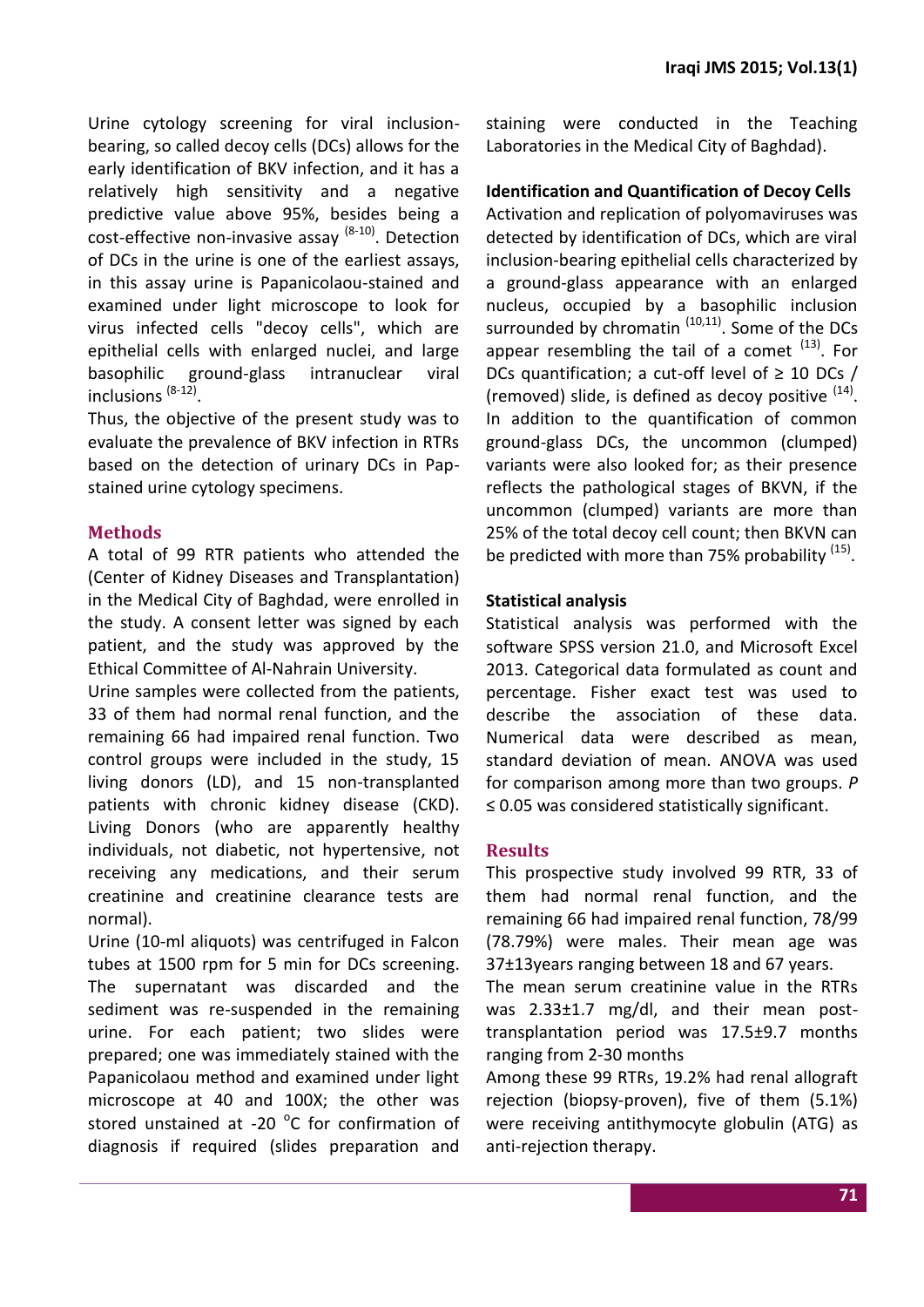In addition, 5.1% had biopsy proven BK virus nephropathy (BKVN) (biopsy was studied in a separate laboratory), and 4.0% had ureteric stenosis (diagnosed by ultrasonography).

Papanicolaou-stained urine cytology smears revealed high rate of DCs shedding among RTR as compared with both control groups; LD and CKD that were all DCs negative, table 1.

On the other hand, uncommon DCs variants were present in 8 out of 99 RTR as shown in table 1 and fig. 1.

The most frequent variant of DCs was the amorphous, basophilic, ground-glass–like nuclear appearance. While in the other variants (uncommon type), the nucleus appeared eosinophilic and granular, and could be surrounded by a halo, or with a finely granular without a halo (Fig. 1).

# **Table 1. A; Decoy cells shedding, and B; Uncommon decoy cells shedding in renal transplant recipients**

|                      | <b>Study groups</b> |            |            |            |
|----------------------|---------------------|------------|------------|------------|
| <b>Feature</b>       | LD                  | <b>RTR</b> | <b>CKD</b> |            |
|                      | Negative (%)        | 15(100.0)  | 72 (72.73) | 15(100.0)  |
| Decoy cells          | Positive (%)        | 0(0.00)    | 27(27.27)  | 0(0.00)    |
|                      | Total               | 15         | 99         | 15         |
|                      | Negative (%)        | 15(100.0)  | 91 (91.92) | 15 (100.0) |
| Uncommon Decoy cells | Positive (%)        | 0(0.00)    | 8(8.08)    | 0(0.00)    |
|                      | Total               | 15         | 99         | 15         |

LD = living donor, RTR = renal transplant recipient, CKD = chronic kidney disease

In addition, the results of this study revealed that 19 out of these 27 cases (70.4%) were males, their mean age was 34±7 years with no significant correlation with decoy cell positivity, and their mean post-transplant period was 18.2±8 months which also not significantly correlatedwith decoy cell positivity.

On the other hand, 21/27 (77.8%) of these DC positive patients had impaired renal function with a mean serum creatinine value 2.3±0.9 mg/dl, which is significantly correlated with DC positivity (p=0.01).

Table 2 demonstrates sensitivity and specificity of urine cytology in which all of the 5 patients who had biopsy-proven BKVN had positive urine cytology for DCs, i.e. 18.5% of them.

Two main standard immunosuppressive regimes are mainly followed in our transplantation center in Baghdad; the old regimen which includes cyclosporine A (CSA), mycophenolate (MMF), and prednisolone, the second regimen includes tacrolimus (TAC) instead of CSA, in addition to MMF and prednisolone.

# **Table 2. Sensitivity and specificity of Urine cytology as compared with renal biopsy in the diagnosis of BKVN**

|             | cytology+ | cytology- | <b>Total</b> |
|-------------|-----------|-----------|--------------|
| Biopsy +    |           |           |              |
| Biopsy -    | 22        | 72        | 94           |
| Total       | 27        | 72        |              |
| Sensitivity | 100%      |           |              |
| Specificity | 76.6%     |           |              |

On comparing with the type of immunosuppression used, 55.6% of DC positive patients were on tacrolimus regimen, and 44.4% were on cyclosporine A regimen, which is not significantly correlated with DCs positivity and 4/5 (80%) of patients who were on ATG (antithymocyte globulin) were decoy positive, among the 26.3% (5/19) patients who had rejection. Finally, 3/4(75%) of ureteric stenosis patients (diagnosed by ultrasonography), were DC positive.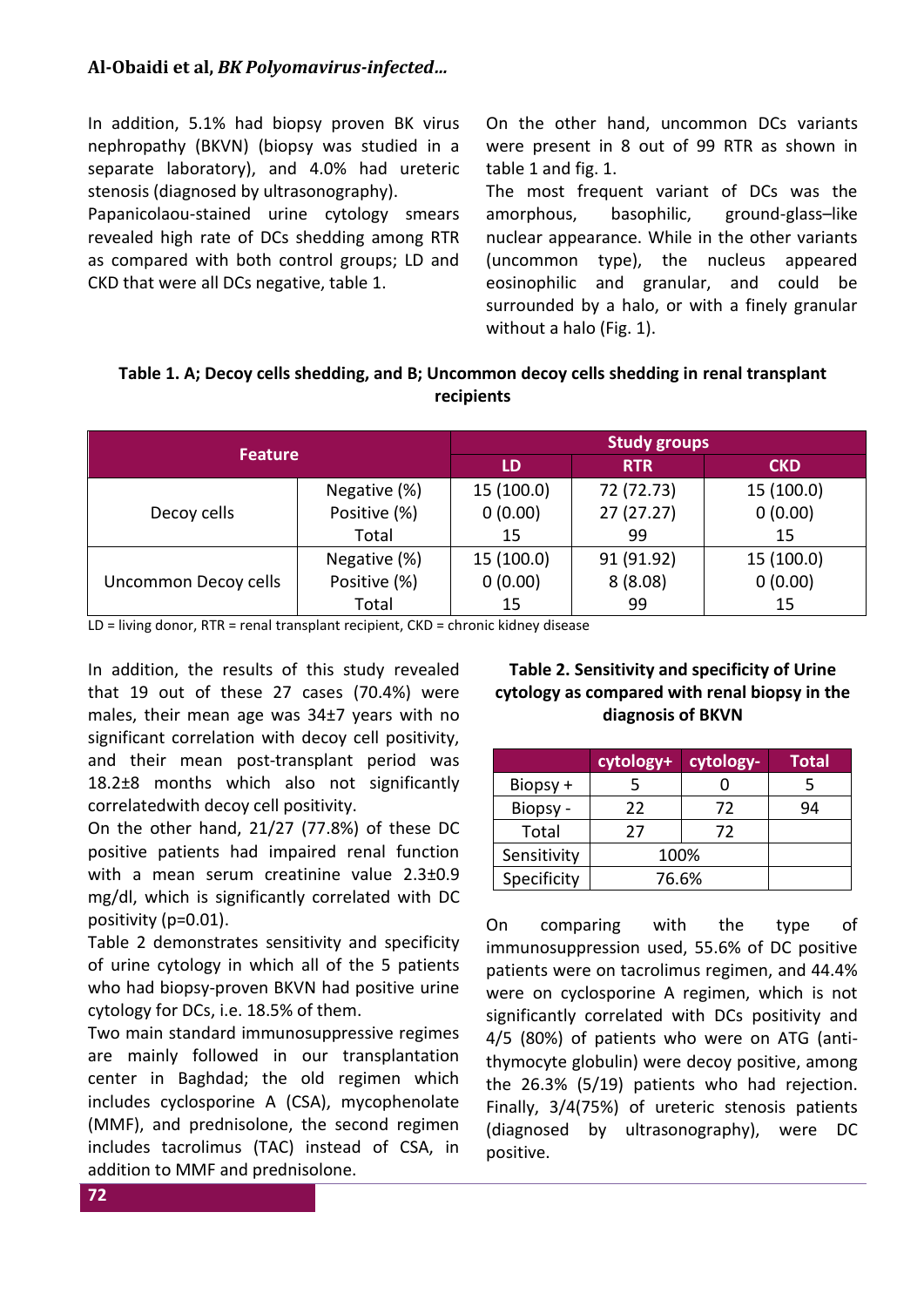

**Fig. 1. Urine cytology: The activation and replication of polyomaviruses can be monitored by searching for viral inclusion-bearing epithelial cells, i.e., decoy cells (DC), in routine urine cytology specimens, (A,B) typical DC phenotype resembling the tail of a comet. And (C) uncommon (atypical) eosinophilic DC, (D) uncommon finely granular DC. Papanicolaou stain, (A&B) X400, (C&D) X1000.**

#### **Discussion**

BKV shedding into the urine occurs in 10-30% of renal transplant recipients, and prospective monitoring of RTRs may identify patients with active infection before deterioration of the renal function. BKV cytopathic effect is a wellrecognized entity in urine cytology specimens. Virus-infected cells termed (decoy cells) can be found in urine samples, and may mimic the nuclear changes that occur in urothelial cancer however, experienced cytopathologist could easily differentiate between them <sup>(8,9,16)</sup>.

Decoy cells were found in the urine of 27.3% of the patients, mostly within 1-2 years following renal transplantation, and more than 50% were above 40 years age, matching findings from international studies reporting urinary decoy cells in 20-30% of patients from the 16th week of transplantation onwards <sup>(17-20)</sup>.

Based on the morphologic features alone, one cannot always distinguish between BKV excretion and other viral infections. DCs might result from infection with BKV, JCV, and less commonly, adenoviruses <sup>(18,21)</sup>. However JCV and adenoviruses rarely cause nephropathy in RTRs  $(22,23)$ . The detection of uncommon DCs in about 30% of positive cases raises the possibility of BKV reactivation with more than 75% probabilityof BKVN<sup>(15)</sup>. This could support the specificity of this assay.

Detection of DCs in all of the five biopsy-proven BKVN cases indicates a high sensitivity of this screening method, a result that is in agreement with the majority of studies on DCs <sup>(8-10)</sup>. According to Drachenberg et al  $(24)$ , the absence of DCs in urine rules out BK-associated nephropathy in up to 99.4% of instances. In addition, because urinary cytology is noninvasive, inexpensive, fast, and simple to perform, it remains a feasible alternative to immunohistochemistry and molecular biology for monitoring BKV infection in transplantation centers with limited resources<sup>(8)</sup>.

Clinical manifestations associated with posttransplantation BKV infection include interstitial nephritis or BKV-associated nephropathy, ureteral stenosis, systemic infection, and bladder cancer<sup>(25,26)</sup>. In this study, 21/27 (77.8%) of positive cytology patients had impaired renal function with high serum creatinine, among which 5 patients had BKVN, and 3 patients had ureteric stenosis (diagnosed by ultrasonography).

Patients developing BK nephropathy oftenturn and remain 'DC positive' months before the initial diagnosis of viral nephropathy, repeating urine cytology is useful for proper risk assessment. Decoy cell positive renal allograft recipients fall into risk level 1; they have to be closely monitoredat 4-week intervals using repeat cytology examinations and additional quantitative (plasma) polymerase chain reaction tests<sup>(17)</sup>. DC can bedetected in urine when more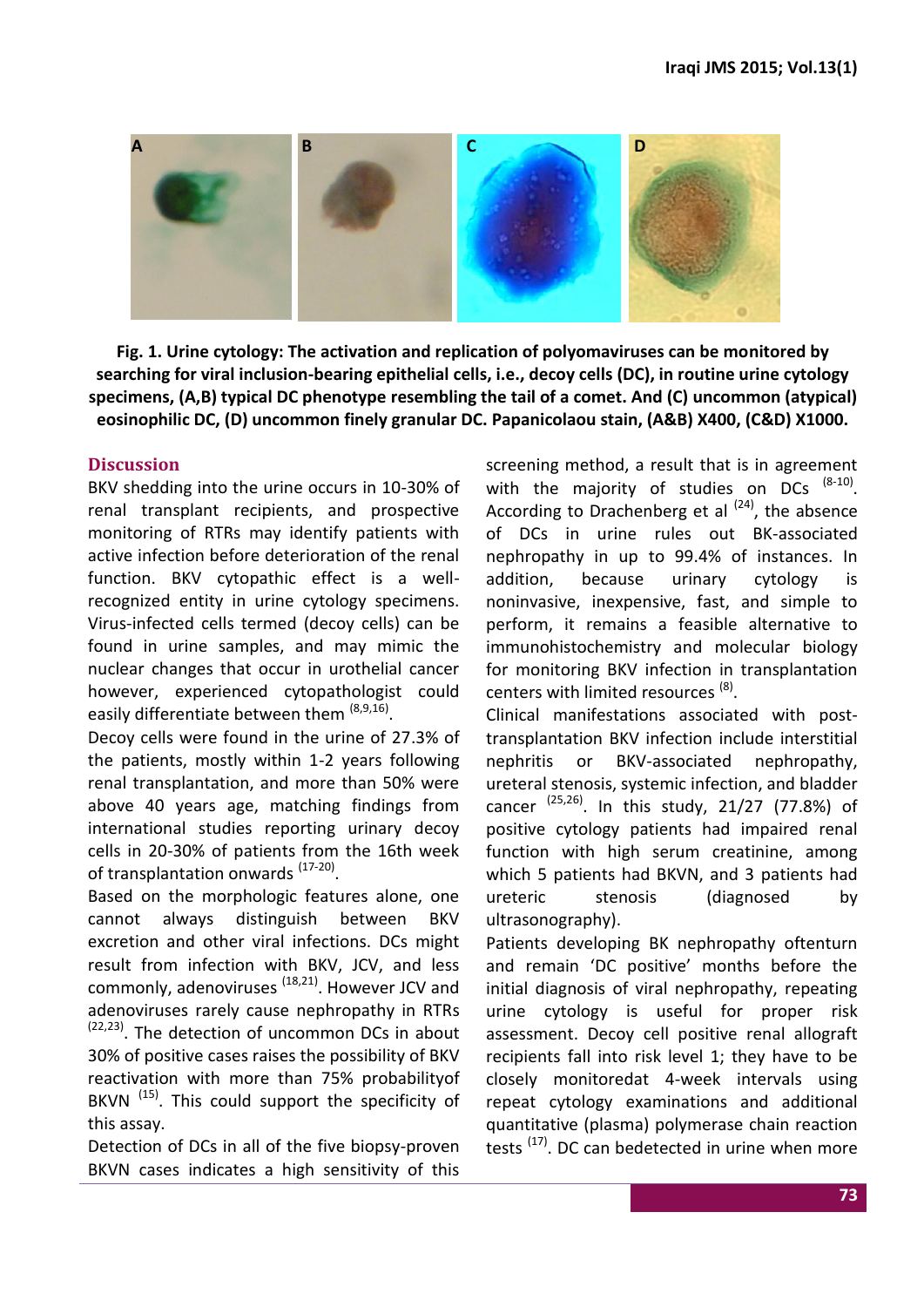than 10<sup>6</sup> viral gene copies/ ml are excreted in urine (14) .

Finally, 5 out of these 27 patients had rejection, and 4 of them were on ATG antirejection therapy, this could be explained either due to a concurrent BKV reactivation with rejection  $(14,27,28)$ , though it is rare. Or more commonly, it is usually difficult to differentiate BKVN from the reaction of an interstitial cellular rejection (Banff  $1 A/B$ )  $^{(29)}$ .

According to Pillai et al  $(30)$ , in view of the increasing number of RTRs in South Indian states, Papanicolaou screening of urine cytology specimens for DCs is now a simple and efficient routine procedure for identifying patients at risk of developing BKVN and, of course, for ruling out disease. The test is now mandatory for all organ transplant recipients <sup>(31)</sup>.

In conclusion, the finding of BKVN in 18.5% of patients with urinary decoy cells, stresses the importance of screening for BKV with urinary cytology. The test is sensitive, noninvasive, inexpensive, fast, and simple to perform, and is therefore highly indicated for transplantation services lacking immunohistochemistry and molecular biology testing facilities.

### **Acknowledgment**

Authors would like to acknowledge the Center of Kidney Diseases and Transplantation in the Medical City of Baghdad, Iraq for there cooperation in accomplishing this research.

### **Author contribution**

Al-Obaidi and Kadhim collect the specimens, Abd refer the patients, Habib do the sample preparation and processing, Qasim primarily read the cytolopathology slides, and Hussain and Abdlqader revise the cytolopathology slides.

# **Conflict of Interest**

Authors declare no conflict of interest.

# **Funding**

This research is funded by the Research and Development Department "RDD" of the Iraqi Ministry of Higher Education and Scientific

Research, project of supporting post-graduate students [\(www.rddiraq.com\)](http://www.rddiraq.com/).

### **References**

- **1.** Tremolada S, Akan S, Otte J, et al. Rare subtypes of BK virus are viable and frequently detected in renal transplant recipients with BK virus-associated nephropathy. Virology. 2010; 404: 312-8.
- **2.** Koukoulaki M, Grispou E, Pistolas D, et al. Prospective monitoring of BK virus replication in renal transplant recipients. Transpl Infect Dis. 2009; 11: 1-10
- **3.** Hirsch HH, Vincenti F, Friman S, et al. Polyomavirus BK replication in denovo kidney transplant patients receiving tacrolimus or cyclosporine: a prospective, randomized, multicenter study. Am J Transplant. 2013; 13: 136-45
- **4.** Bohl DL, Brennan DC. BK Virus Nephropathy and Kidney Transplantation. Clin J Am Soc Nephrol. 2007; 2: S36-S46.
- **5.** Meehan SM, Kraus MD, Kadambi PV, et al. Nephron segment localization of polyoma virus large T antigen in renal allografts. Hum Pathol. 2006; 37: 1400-6.
- **6.** Low J, Humes HD, Szczypka M, et al. BKV and SV40 infection of human kidney tubular epithelial cells in vitro. Virology. 2004; 323: 182-8.
- **7.** Hirsch HH. BK Virus: Opportunity Makes a Pathogen. Clin Infec Dis. 2005; 41: 354-60.
- **8.** Maia TMC, Silva SFR, Silva SL, et al. Polyomavirus-Infected Decoy Cells in Cytocentrifuged Urine Cytology Specimens from Renal Transplant Recipients. Acta Cytologica. 2011; 55: 445-8.
- **9.** Chakera A, Dyar OJ, Hughes E, et al. Detection of polyomavirus BK reactivation after renal transplantation using an intensive decoy cell surveillance program is cost-effective. Transplantation. 2011; XX: 1-6.
- **10.** Kapila K, Nampoory MR, Johny KV, et al. Role of urinary cytology in detecting human polyomabk virus in kidney transplant recipients. A preliminary report. Med Princ Pract. 2007; 16: 237-9.
- **11.** Kipp BR, Sebo TJ, Griffin MT, et al. Analysis of Polyomavirus- Infected Renal Transplant Recipient's Urine Specimens. Am J Clin Pathol. 2005; 124: 854-61.
- **12.** Smith JM and Davis CL. Screening for BK virus in pediatric renal transplant recipients. Pediatr Transpl. 2010; 14: 559-60.
- **13.** Gai M, Lanfranco G, Segoloni GP. Decoy cells in urine. Transplant Proc 2005; 37: 4309-10.
- **14.** Hirsch HH, Brennan DC, Drachenberg CB, et al. Polyomavirus-associated nephropathy in renal transplantation: interdisciplinary analyses and recommendations. Transplantation. 2005; 79(10): 127.
- **15.** Singh HK, Shen YJ, Detwiler R et al. Polyomavirus inclusion-bearing decoy cell phenotypes: role in the management of patients with polyomavirus-BK